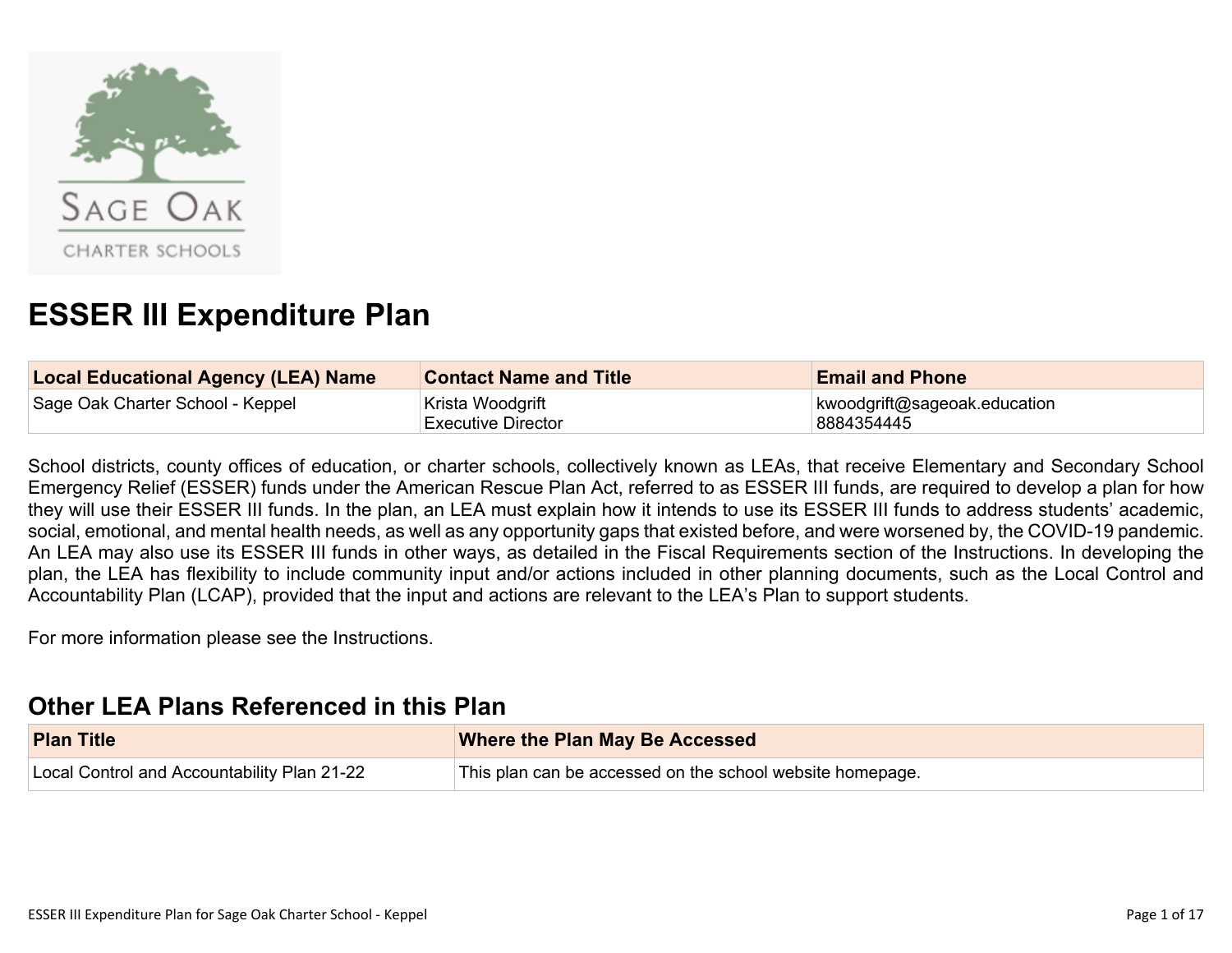## **Summary of Planned ESSER III [Expenditures](#page-11-1)**

Below is a summary of the ESSER III funds received by the LEA and how the LEA intends to expend these funds in support of students.

#### **Total ESSER III funds received by the LEA**

0

| <b>Plan Section</b>                                                                      | <b>Total Planned ESSER III</b> |
|------------------------------------------------------------------------------------------|--------------------------------|
| Strategies for Continuous and Safe In-Person Learning                                    | \$6,614                        |
| Addressing Lost Instructional Time (a minimum of 20 percent of the LEAs ESSER III funds) | \$22,039                       |
| Use of Any Remaining Funds                                                               | \$78,157                       |

#### **Total ESSER III funds included in this plan**

\$106,810

## **Community [Engagement](#page-12-0)**

An LEA's decisions about how to use its ESSER III funds will directly impact the students, families, and the local community. The following is a description of how the LEA meaningfully consulted with its community members in determining the prevention and mitigation strategies, strategies to address the academic impact of lost instructional time, and any other strategies or activities to be implemented by the LEA. In developing the plan, the LEA has flexibility to include input received from community members during the development of other LEA Plans, such as the LCAP, provided that the input is relevant to the development of the LEA's ESSER III Expenditure Plan.

For specific requirements, including a list of the community members that an LEA is required to consult with, please see the Community Engagement section of the Instructions.

A description of the efforts made by the LEA to meaningfully consult with its required community members and the opportunities provided by the LEA for public input in the development of the plan.

Throughout the 20-21 school year, Sage Oak offered multiple opportunities for stakeholders to be involved in the development of the ESSER III plan, as well as the Learning Continuity and Attendance Plan (LCP), and Local Control and Accountability Plan (LCAP). Sage Oak utilized data and feedback from the numerous engagement opportunities provided, pursuant to LCAP/LCP and ESSER III. The opportunities provided are as follows: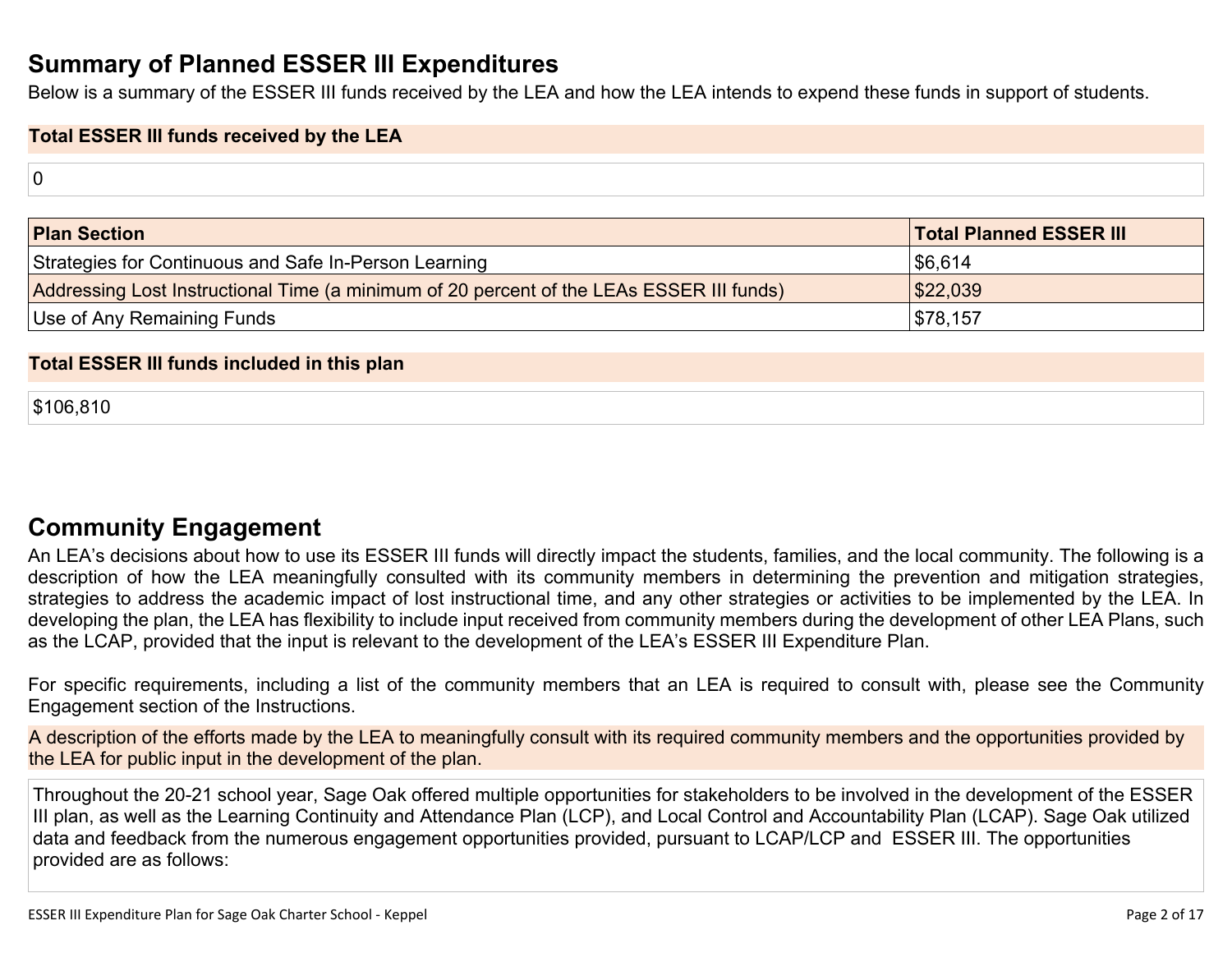LCAP/LCP Survey to Stakeholders 12/2020 sent via weekly email to parents, teachers, and students.

LCAP/LCP School Site Council Public Meetings 8/2020; 1/2021; 4/202; 5/2021 with agenda posted on school website and at physical school office site pursuant to Brown Act.

ESSER III Survey to Stakeholders (students, parents, teachers, community providers, administration, support staff) 6/2021 sent via individual emails to our parents, teachers, students, support staff, community providers, and administration.

ESSER III School Site Council Public Meeting 6/2021 with agenda posted on school website and at physical school office site pursuant to Brown Act.

A description of how the development of the plan was influenced by community input.

In order to properly develop the ESSER III Expenditure Plan, Sage Oak sought out community input on how best to utilize the funds. The school reviewed the LCAP stakeholder engagement data from the 20-21 school year, as well as implemented an ESSER specific stakeholder survey and engaged the School Site Council during a public meeting.

Through review of the data and feedback, it was evident that Sage Oak stakeholders would like to see the school provide:

Expanded learning opportunities Increased access to supplemental curriculum for all grade levels, including college and career readiness Mental health supports and services Access to technology Proper staffing

In reviewing the LCAP stakeholder input survey, which took place in the 20-21 school year, our stakeholders input showed that the school needed to focus on mental health supports.

76% of parents were aware of the student mental health resources offered by the school, but only 3% of the parents utilized these resources.

50% of students were aware of the student mental health resources offered by the school, but only 1% of the students utilized these resources.

67% of students felt that if they needed social/emotional support or mental health support, they knew they had someone at school that they could talk to.

In surveying our stakeholder groups of teachers, staff, parents, and community providers regarding how they would like to see ESSER funding utilized, we found the following: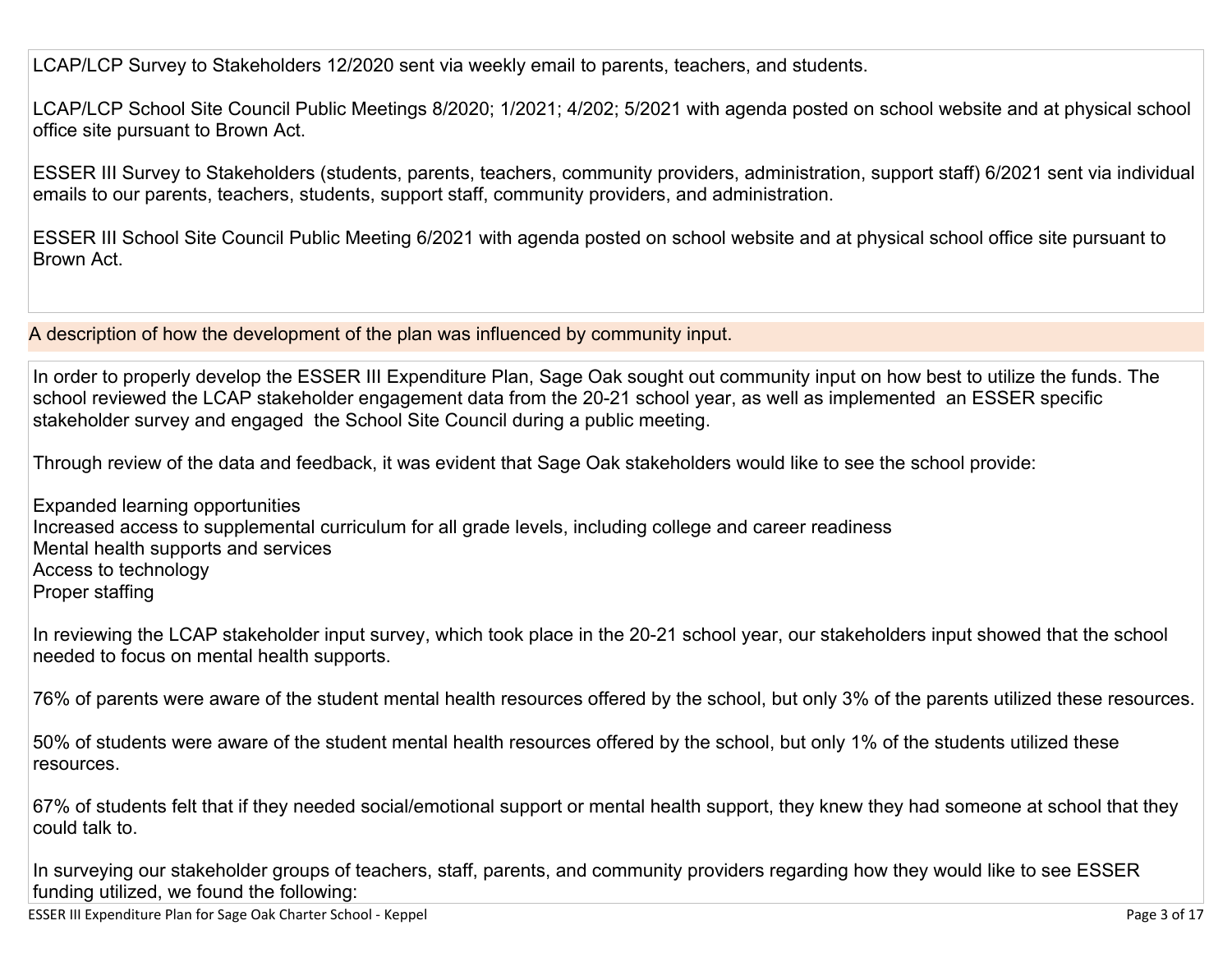Parents:

74% stated they wanted the funds spent on increased learning opportunities 64% stated they wanted funds spent on supplemental curriculum and materials 55% stated they wanted better access to technology for student groups

Teachers/Staff:

79% stated they wanted activities necessary to maintain operations, continuity of services, and continuing employment of existing staff 73% stated they wanted new staffing to support the school's new programs, growth, and legal mandates 70% stated they wanted funds spent on supplemental curriculum and materials

Community Providers:

80% stated they wanted better access to technology for student groups

80% stated they wanted funds spent on supplemental curriculum and materials

73% stated they wanted the funds spent on increased learning opportunities

In the development of the ESSER III Expenditure Plan, the school took stakeholder feedback into account and included the following:

Expanded learning opportunities with summer learning programs, learner engagement opportunities throughout the school year, and paraprofessionals to assist with specific student groups.

Increased access to supplemental curriculum for all grade levels, including college and career readiness, schoolwide learning online subscriptions targeting learning recovery, and teacher online learning subscriptions.

Mental health supports and services with an increase in school counseling services and staffing, as well as mental health curriculum and materials.

Access to technology with technology for English learners, foster youth, and homeless youth, which enables them to access supplemental curriculum and expanded learning opportunities.

Proper staffing with new positions to implement the new legal mandates and operations pursuant to the school.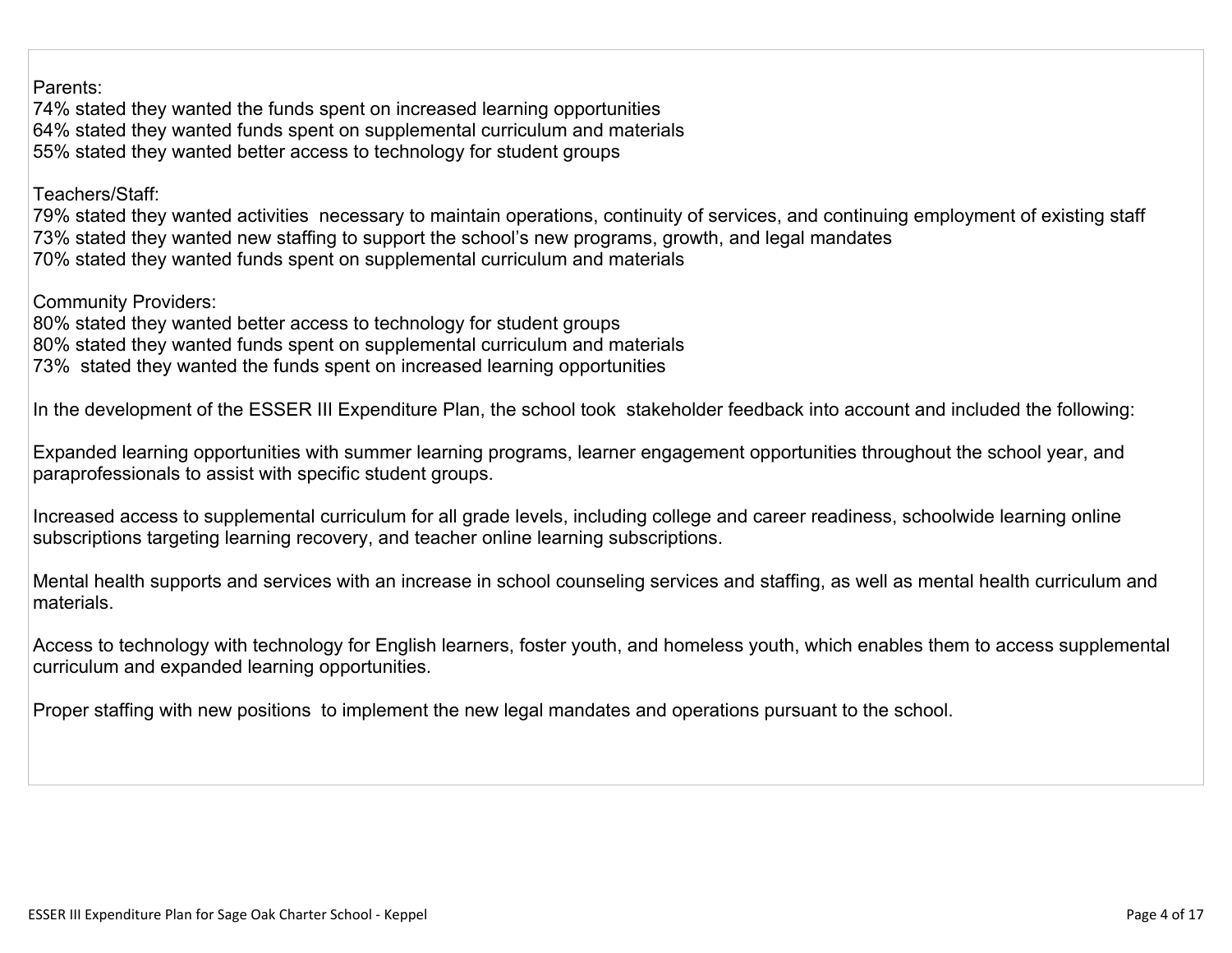## **Actions and [Expenditures](#page-14-0) to Address Student Needs**

The following is the LEA's plan for using its ESSER III funds to meet students' academic, social, emotional, and mental health needs, as well as how the LEA will address the opportunity gaps that existed before, and were exacerbated by, the COVID-19 pandemic. In developing the plan, the LEA has the flexibility to include actions described in existing plans, including the LCAP and/or Expanded Learning Opportunity (ELO) Grant Plan, to the extent that the action(s) address the requirements of the ESSER III Expenditure Plan. For specific requirements, please refer to the Actions and Expenditures to Address Student Needs section of the Instructions.

## **Strategies for [Continuous](#page-14-1) and Safe In-Person Learning**

A description of how the LEA will use funds to continuously and safely operate schools for in-person learning in a way that reduces or prevents the spread of the COVID-19 virus.

#### **Total ESSER III funds being used to implement strategies for continuous and safe in-person learning**

| \$6,614                                  |                             |                                                                                                                                                                                                                                                                                                                                                                                                |                                                        |
|------------------------------------------|-----------------------------|------------------------------------------------------------------------------------------------------------------------------------------------------------------------------------------------------------------------------------------------------------------------------------------------------------------------------------------------------------------------------------------------|--------------------------------------------------------|
| <b>Plan Alignment (if</b><br>applicable) | <b>Action Title</b>         | <b>Action Description</b>                                                                                                                                                                                                                                                                                                                                                                      | <b>Planned ESSER III</b><br><b>Funded Expenditures</b> |
| LCAP, Goal 3, Action<br>Item 5           | Safety Materials & Staffing | The school will purchase items to ensure a safe return to in-<br>person student and staff interactions, which includes first aid<br>and COVID-19 safety supplies, thermometers, and face<br>masks. The school will also employ a Safety Compliance<br>Technician to track changes in federal, state and county<br>requirements, support the school with PPEs, training, and<br>COVID-19 needs. | \$6,614                                                |

## **Addressing the Impact of Lost [Instructional](#page-15-0) Tim[e](#page-15-0)**

A description of how the LEA will use funds to address the academic impact of lost instructional time.

#### **Total ESSER III funds being used to address the academic impact of lost instructional time**

\$22,039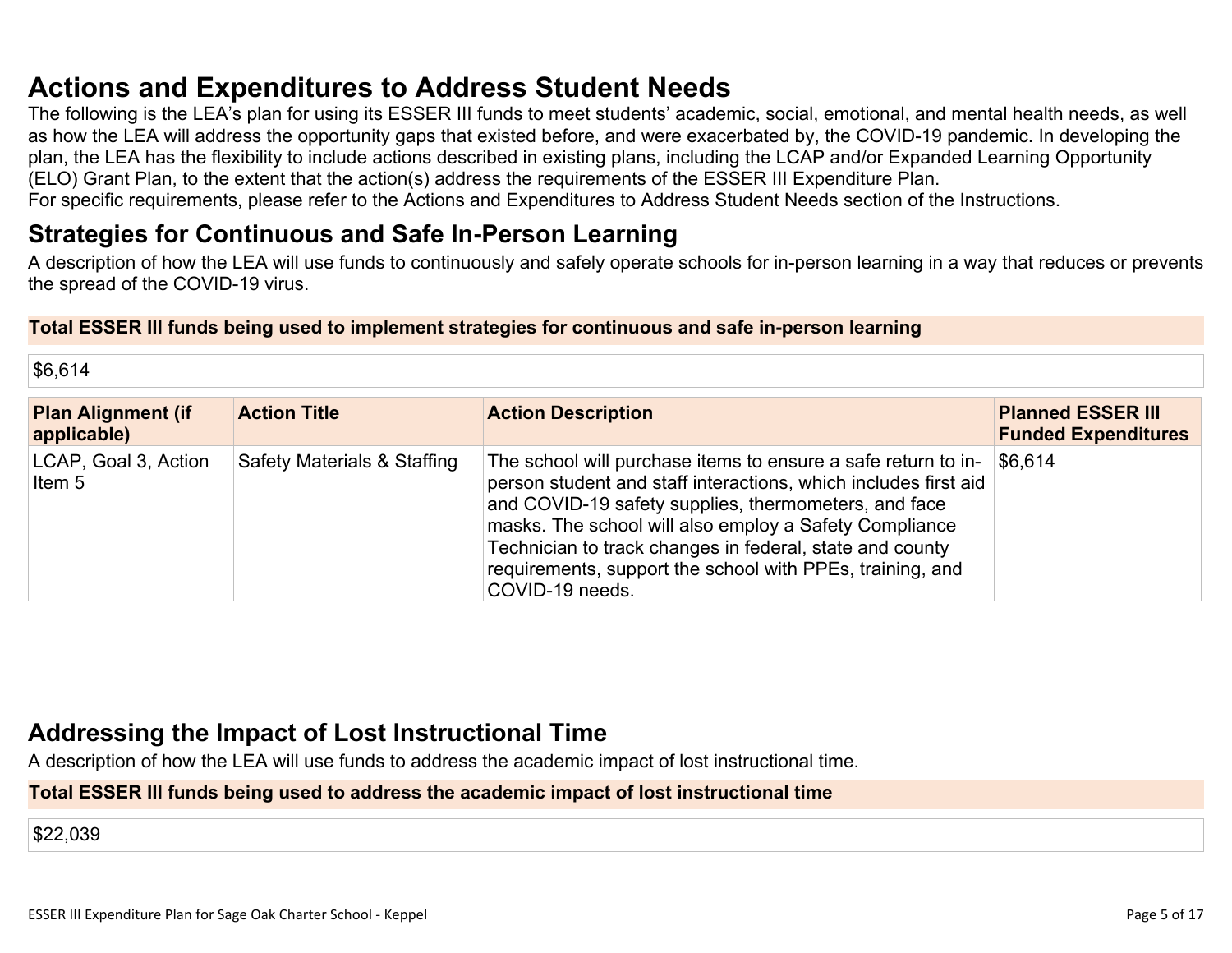| <b>Plan Alignment (if</b><br>applicable)  | <b>Action Title</b>                                           | <b>Action Description</b>                                                                                                                                                                                                                                   | <b>Planned ESSER III</b><br><b>Funded Expenditures</b> |
|-------------------------------------------|---------------------------------------------------------------|-------------------------------------------------------------------------------------------------------------------------------------------------------------------------------------------------------------------------------------------------------------|--------------------------------------------------------|
| LCAP, Goal 1, Action<br>Item 2            | Supplemental Curriculum for<br><b>Lost Instructional Time</b> | The school will provide research-based supplemental<br>curriculum for students and teachers to target lost<br>instructional time. The curriculum will be delivered via online<br>learning platforms and daily and weekly live instruction<br>opportunities. | \$4,584                                                |
| LCAP, Goal 1, Action<br>Item 2            | <b>Student Technology</b>                                     | The school will provide student technology to English<br>learners, homeless youth, and foster youth to allow them to<br>access supplemental curriculum and expanded learning<br>opportunities.                                                              | \$1,043                                                |
| LCAP, Goal 1, Action<br>Item <sub>2</sub> | <b>Summer Learning Program</b><br>Staffing                    | The school will offer a summer learning program that<br>includes staffing a coordinator and subject matter specific<br>teachers to allow student access to credit recovery courses<br>and lost instructional time courses.                                  | \$5,666                                                |
| LCAP, Goal 1, Action<br>Item <sub>2</sub> | Paraprofessionals                                             | The school will be hiring paraprofessionals to assist<br>teachers in specific student group instruction focusing on<br>student achievement and lost instructional time.                                                                                     | \$10,746                                               |

## **Use of Any [Remaining](#page-15-1) Fund[s](#page-15-1)**

A description of the how the LEA will use any remaining ESSER III funds, as applicable.

### **Total ESSER III funds being used to implement additional actions**

| \$78,157                                 |                                         |                                                                                                                                                                                                                                                                                                          |                                                        |
|------------------------------------------|-----------------------------------------|----------------------------------------------------------------------------------------------------------------------------------------------------------------------------------------------------------------------------------------------------------------------------------------------------------|--------------------------------------------------------|
| <b>Plan Alignment (if</b><br>applicable) | <b>Action Title</b>                     | <b>Action Description</b>                                                                                                                                                                                                                                                                                | <b>Planned ESSER III</b><br><b>Funded Expenditures</b> |
| LCAP, Goal 1, Action<br>Item 2           | Supplemental Curriculum &<br>Engagement | The school will provide research-based supplemental<br>curriculum for students and teachers to improve student<br>achievement in grades K-12. The curriculum will focus on<br>core subjects and college and career readiness and will be<br>delivered via online learning platforms and daily and weekly | \$10,620                                               |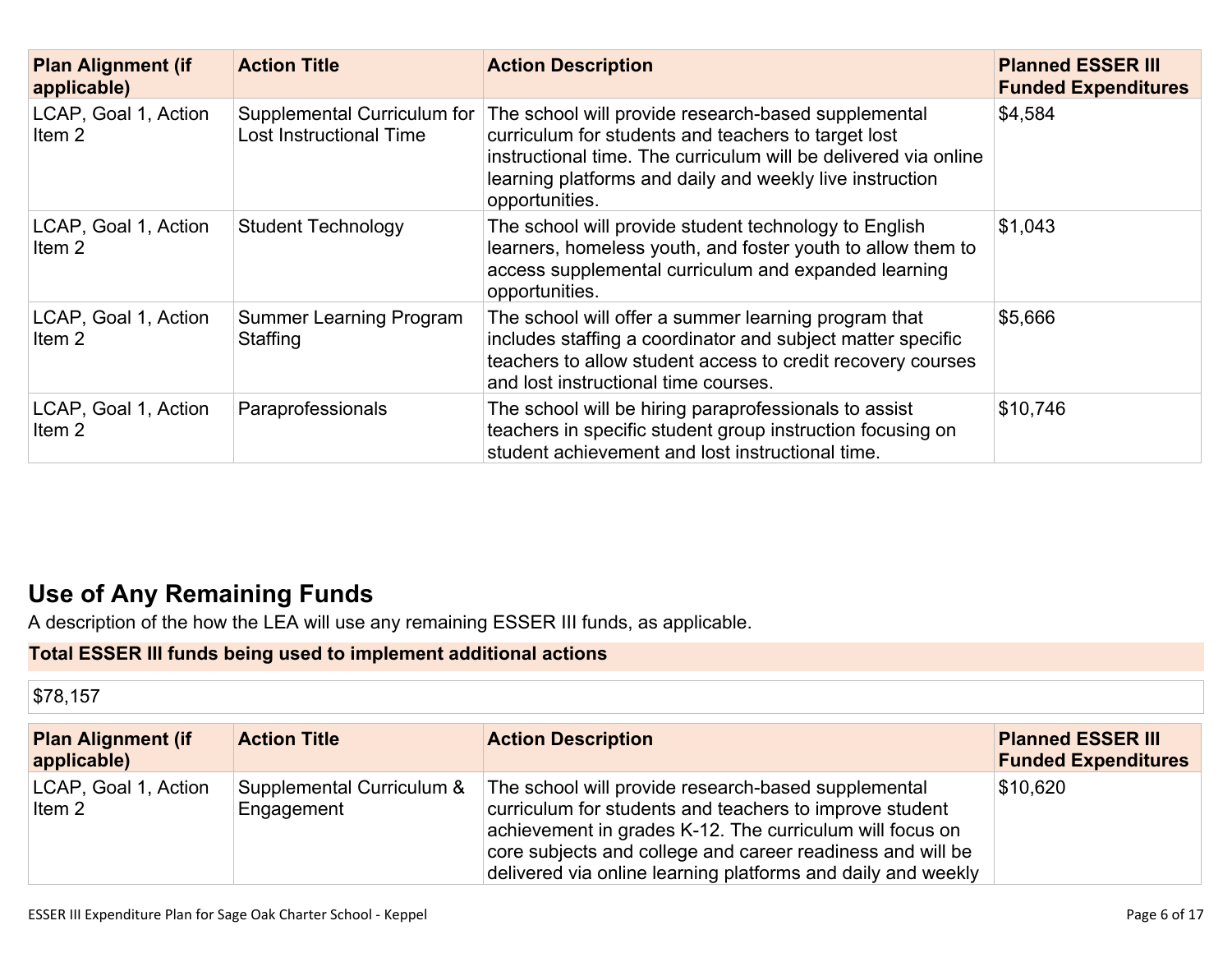| <b>Plan Alignment (if</b><br>applicable) | <b>Action Title</b>                                  | <b>Action Description</b>                                                                                                                                                                                                                                                                                    | <b>Planned ESSER III</b><br><b>Funded Expenditures</b> |
|------------------------------------------|------------------------------------------------------|--------------------------------------------------------------------------------------------------------------------------------------------------------------------------------------------------------------------------------------------------------------------------------------------------------------|--------------------------------------------------------|
|                                          |                                                      | live instruction opportunities. The school will also offer<br>student engagement opportunities, as student engagement<br>has a direct correlation to increased academic achievement.                                                                                                                         |                                                        |
| LCAP, Goal 2, Action<br>Item $2$         | Mental Health Staffing,<br>Materials, and Curriculum | The school will be increasing its counseling positions to hold $$7,267$<br>student groups, complete risk assessments, and offer tier<br>two individual counseling. The school will also purchase<br>curriculum and materials                                                                                 |                                                        |
| LCAP, Goal 1, Action<br>Item 4           | <b>Professional Development</b>                      | The school will incentivize certain credentials and<br>certifications to improve the Sage Oak program and ensure<br>all credentialed teachers are properly authorized to oversee<br>core content and are adequately equipped to increase<br>student academic achievement.                                    | \$9,796                                                |
| LCAP, Goal 2, Action<br>Item 1           | <b>Educational Staffing</b><br>Increase              | The school will add a position to monitor the increase of<br>plans and requirements due to COVID-19 and recent<br>legislation. The school will also increase teacher pay to<br>allow teachers to increase academic support for their<br>students through daily and weekly live instruction<br>opportunities. | \$50,474                                               |

## **Ensuring [Interventions](#page-15-2) are Addressing Student Need[s](#page-15-2)**

The LEA is required to ensure its interventions will respond to the academic, social, emotional, and mental health needs of all students, and particularly those students most impacted by the COVID–19 pandemic. The following is the LEA's plan for ensuring that the actions and expenditures in the plan are addressing the identified academic, social, emotional, and mental health needs of its students, and particularly those students most impacted by the COVID–19 pandemic.

| <b>Action Title(s)</b>      | <b>How Progress will be Monitored</b>                                                                                            | <b>Frequency of Progress Monitoring</b>                                                 |
|-----------------------------|----------------------------------------------------------------------------------------------------------------------------------|-----------------------------------------------------------------------------------------|
| Safety Materials & Staffing | Progress will be monitored with a stakeholder<br>survey targeting safety practices and<br>procedures throughout the school year. | The survey will be sent out at the end of the school year.                              |
| Lost Instructional Time     | Supplemental Curriculum for Progress will be monitored with the use of the<br>school's local assessment, iReady, for grades      | Beginning-of-the-year and end-of-the-year assessments will<br>be given to all students. |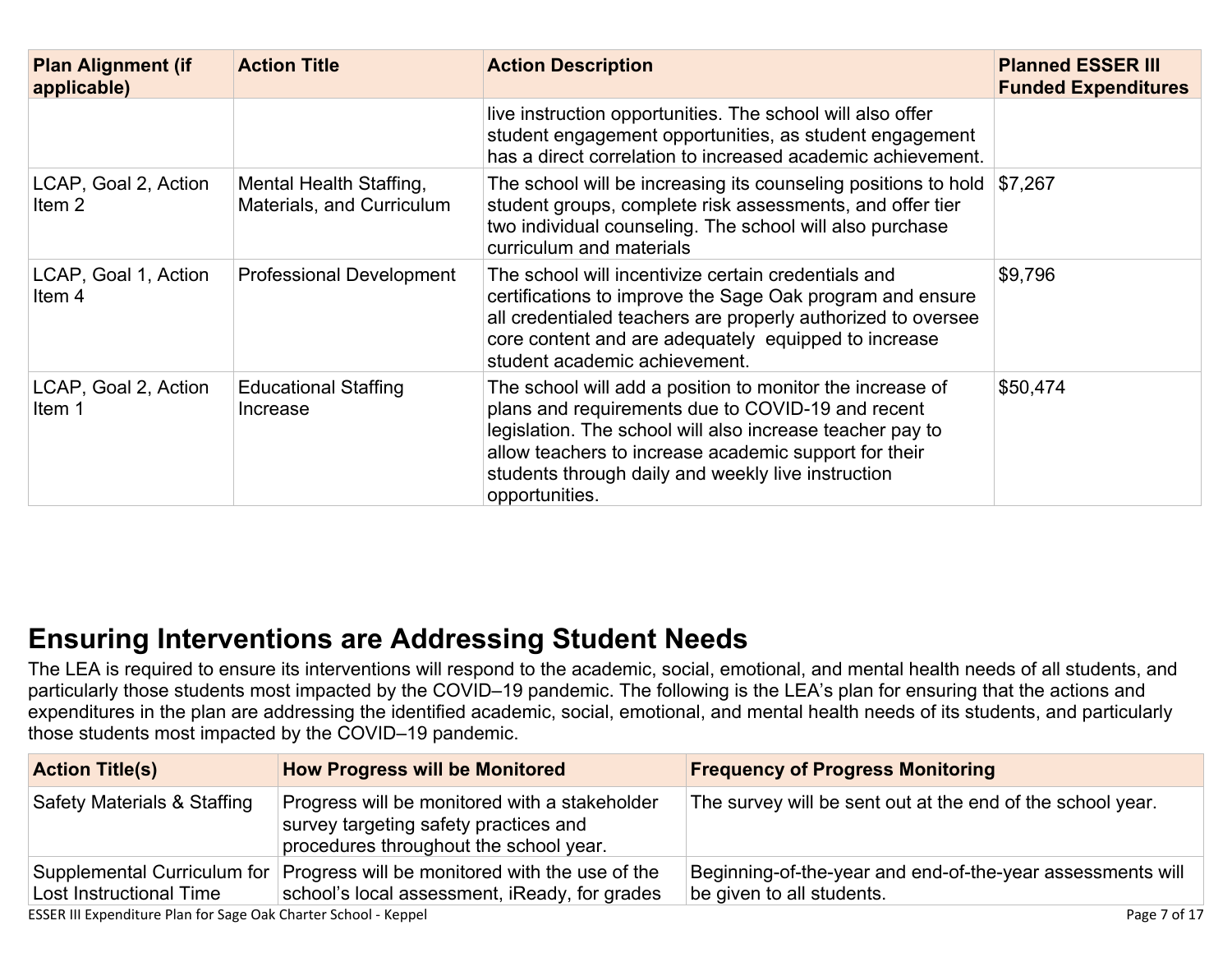| <b>Action Title(s)</b>                     | <b>How Progress will be Monitored</b>                                                                                                                                                                                                                                                                                                                                                  | <b>Frequency of Progress Monitoring</b>                                                                                                                                                                                                                                                                            |
|--------------------------------------------|----------------------------------------------------------------------------------------------------------------------------------------------------------------------------------------------------------------------------------------------------------------------------------------------------------------------------------------------------------------------------------------|--------------------------------------------------------------------------------------------------------------------------------------------------------------------------------------------------------------------------------------------------------------------------------------------------------------------|
|                                            | K-12, which provides information on a student's<br>academic achievement levels.<br>Progress will also be monitored through the<br>school's college and career readiness rates and<br>graduation rates for our high school students.<br>Progress will also be monitored with the use of<br>the ELPAC exam for our English learners and<br>the reclassification rates based on the exam. | Additionally, students who are below grade level will also<br>complete a mid-year assessment.<br>College and career readiness rates and graduation rates will<br>be monitored annually, at the end of each school year.<br>The ELPAC exam is monitored annually in the<br>spring/summer.                           |
| <b>Student Technology</b>                  | Progress will be monitored with the use of the<br>school's local assessment, iReady, for grades<br>K-12, which provides information on a student's<br>academic achievement levels.<br>Progress will also be monitored with the use of<br>the ELPAC exam for our English learners and<br>the reclassification rates based on the exam.                                                  | Beginning-of-the-year and end-of-the-year assessments will<br>be given to all students.<br>Additionally, students who are below grade level will also<br>complete a mid-year assessment.<br>The ELPAC exam is monitored annually in the<br>spring/summer.                                                          |
| <b>Summer Learning Program</b><br>Staffing | Progress will be monitored with the use of the<br>school's local assessment, iReady, for grades<br>K-12, which provides information on a student's<br>academic achievement levels.<br>Progress will also be monitored through the<br>school's college and career readiness rates and<br>graduation rates for our high school students.                                                 | Beginning-of-the-year and end-of-the-year assessments will<br>be given to all students.<br>Additionally, students who are below grade level will also<br>complete a mid-year assessment.<br>College and career readiness rates and graduation rates will<br>be monitored annually, at the end of each school year. |
| Paraprofessionals                          | Progress will be monitored with the use of the<br>school's local assessment, iReady, for grades<br>K-12, which provides information on a student's<br>academic achievement levels.                                                                                                                                                                                                     | Beginning-of-the-year and end-of-the-year assessments will<br>be given to all students.<br>Additionally, students who are below grade level will also<br>complete a mid-year assessment.                                                                                                                           |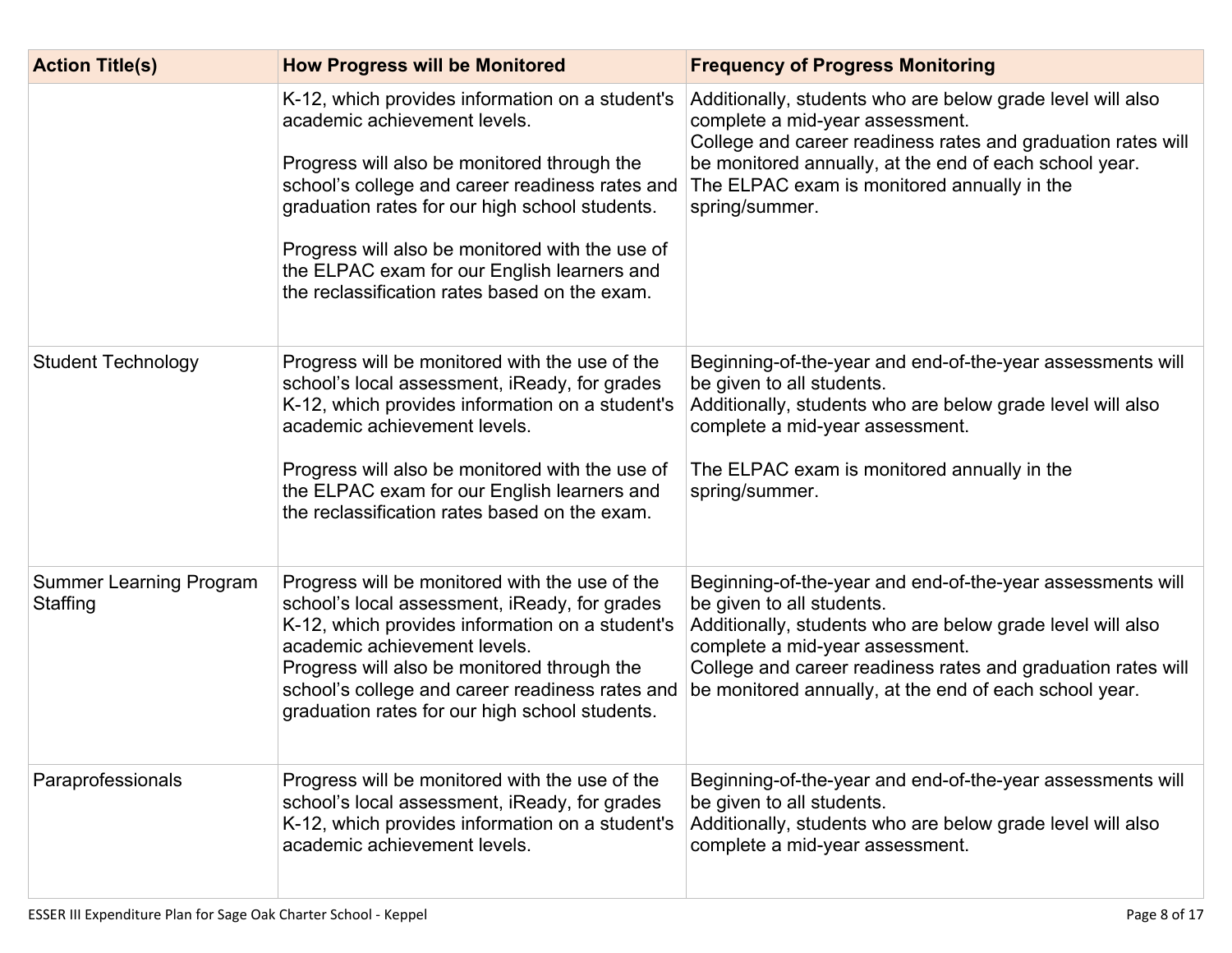| <b>Action Title(s)</b>                               | <b>How Progress will be Monitored</b>                                                                                                                                                                                                                                                   | <b>Frequency of Progress Monitoring</b>                                                                                                                                                                                                                               |
|------------------------------------------------------|-----------------------------------------------------------------------------------------------------------------------------------------------------------------------------------------------------------------------------------------------------------------------------------------|-----------------------------------------------------------------------------------------------------------------------------------------------------------------------------------------------------------------------------------------------------------------------|
| Supplemental Curriculum &<br>Engagement              | Progress will be monitored with the use of the<br>school's local assessment, iReady, for grades<br>K-12, which provides information on a student's<br>academic achievement levels.<br>Progress will also be monitored through our<br>ADA rates to monitor student engagement<br>levels. | Beginning-of-the-year and end-of-the-year assessments will<br>be given to all students.<br>Additionally, students who are below grade level will also<br>complete a mid-year assessment.<br>ADA rates will be monitored at the end of each school<br>learning period. |
|                                                      |                                                                                                                                                                                                                                                                                         |                                                                                                                                                                                                                                                                       |
| Mental Health Staffing,<br>Materials, and Curriculum | Progress will be monitored through the LCAP<br>stakeholder survey questions pertaining to<br>mental health services offered.                                                                                                                                                            | The survey is sent out once a year in the winter.                                                                                                                                                                                                                     |
| <b>Professional Development</b>                      | Progress will be monitored with the use of the<br>school's local assessment, iReady, for grades<br>K-12, which provides information on a student's<br>academic achievement levels.                                                                                                      | Beginning-of-the-year and end-of-the-year assessments will<br>be given to all students.<br>Additionally, students who are below grade level will also<br>complete a mid-year assessment.                                                                              |
| <b>Educational Staffing</b><br>Increase              | Progress will be monitored with the use of the<br>school's local assessment, iReady, for grades<br>K-12, which provides information on a student's<br>academic achievement levels.                                                                                                      | Beginning-of-the-year and end-of-the-year assessments will<br>be given to all students.<br>Additionally, students who are below grade level will also<br>complete a mid-year assessment.                                                                              |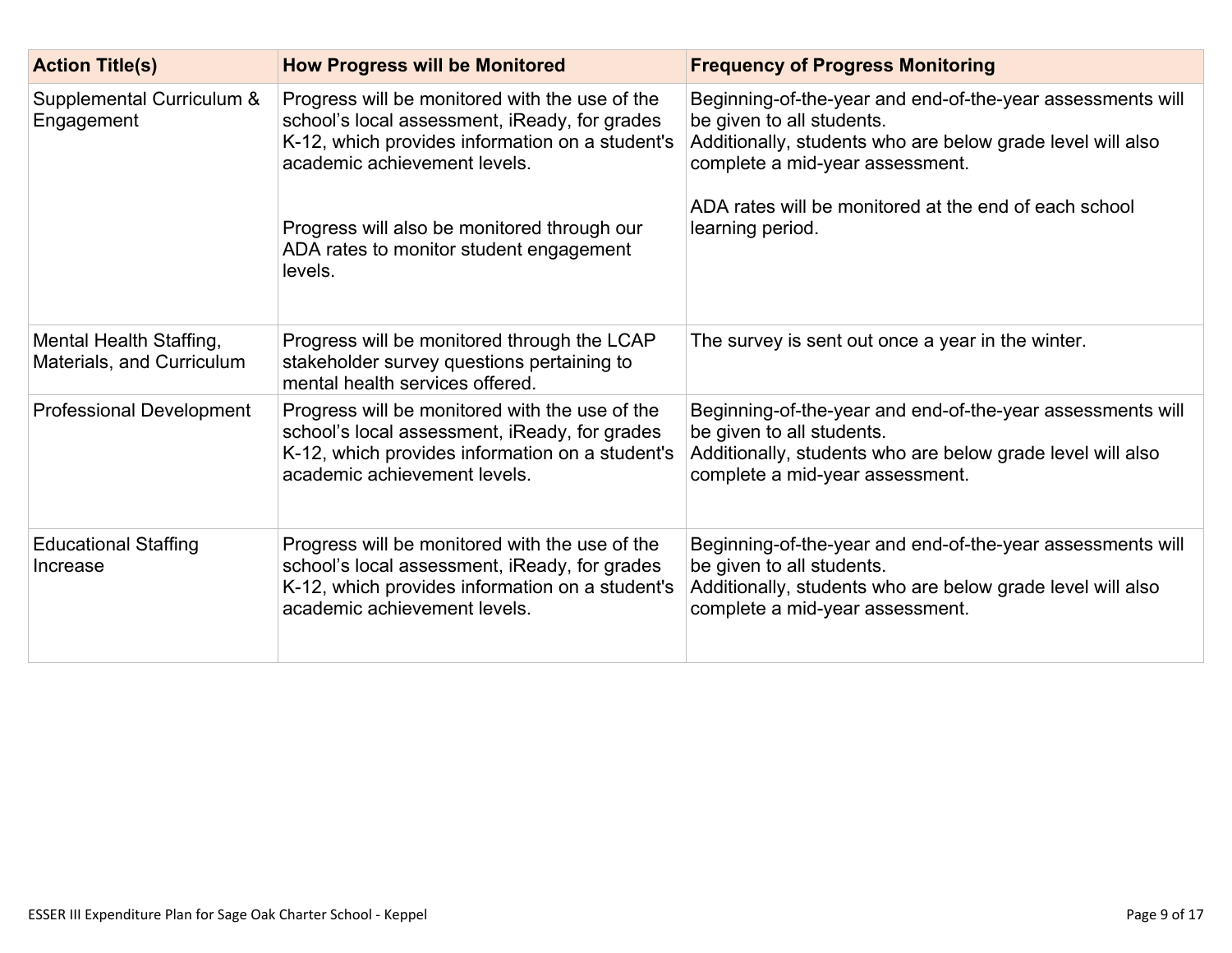# **ESSER III Expenditure Plan Instructions**

#### **Introduction**

School districts, county offices of education (COEs), or charter schools, collectively known as local educational agencies (LEAs), that receive Elementary and Secondary School Emergency Relief (ESSER) funds under the American Rescue Plan (ARP) Act, referred to as ESSER III funds, are required to develop a plan for how they will use ESSER III funds to, at a minimum, address students' academic, social, emotional, and mental health needs, as well as the opportunity gaps that existed before, and were exacerbated by, the COVID-19 pandemic.

The plan must be adopted by the local governing board or body of the LEA at a public meeting on or before October 29, 2021 and must be submitted for review and approval within five days of adoption. A school district must submit its ESSER III Expenditure Plan to its COE for review and approval; a COE must submit its plan to the California Department of Education for review and approval. A charter school must submit its plan to its chartering authority for review and to the COE of the county in which the charter school operates for review and approval.

In addition, consistent with the requirements of the ARP, Volume 86, *Federal Register*, page 21201, April 22, 2021, the ESSER III Expenditure Plan must be:

- Written in an understandable and uniform format;
- Written in a language that parents can understand, to the extent practicable;
	- $\circ$  If it is not practicable to provide written translations to a parent with limited English proficiency, the plan must be orally translated for parents
- Provided in an alternative format to a parent who is an individual with a disability as defined by the Americans with Disabilities Act, upon request; and
- Be made publicly available on the LEA's website.

For additional information regarding ESSER III funding please see the ARP Act Funding web page at <https://www.cde.ca.gov/fg/cr/arpact.asp>.

For technical assistance related to the completion of the ESSER III Expenditure Plan, please contact [EDReliefFunds@cde.ca.gov](mailto:EDReliefFunds@cde.ca.gov).

#### **Fiscal Requirements**

- The LEA must use at least 20 percent (20%) of its ESSER III apportionment for expenditures related to addressing the academic impact of lost instructional time through the implementation of evidence-based interventions, such as summer learning or summer enrichment, extended day, comprehensive afterschool programs, or extended school year programs.
	- o For purposes of this requirement, "evidence-based interventions" include practices or programs that have **evidence** to show that they are effective at producing results and improving outcomes when implemented. This kind of evidence has generally been produced through formal studies and research. There are four tiers, or levels, of evidence:

ESSER III Expenditure Plan for Sage Oak Charter School - Keppel **Page 10** of 17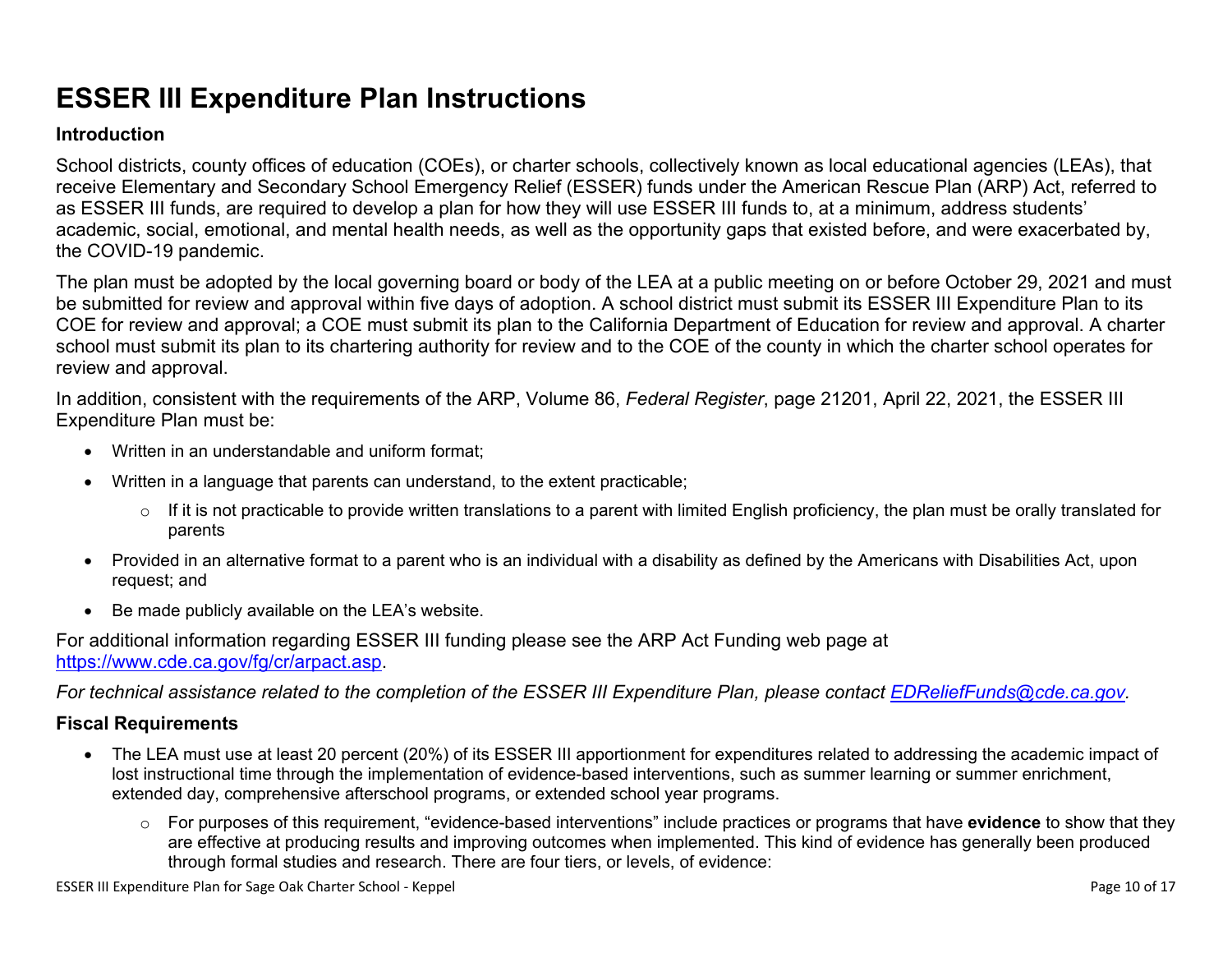- **Tier 1 – Strong Evidence**: the effectiveness of the practices or programs is supported by one or more well-designed and wellimplemented randomized control experimental studies.
- **Tier 2 – Moderate Evidence**: the effectiveness of the practices or programs is supported by one or more well-designed and wellimplemented quasi-experimental studies.
- **Tier 3 – Promising Evidence**: the effectiveness of the practices or programs is supported by one or more well-designed and wellimplemented correlational studies (with statistical controls for selection bias).
- **Tier 4 – Demonstrates a Rationale**: practices that have a well-defined logic model or theory of action, are supported by research, and have some effort underway by a State Educational Agency, LEA, or outside research organization to determine their effectiveness.
- o **For additional information please see the Evidence-Based Interventions Under the ESSA web page at** <https://www.cde.ca.gov/re/es/evidence.asp>**.**
- The LEA must use the remaining ESSER III funds consistent with section 2001(e)(2) of the ARP Act, including for:
	- $\circ$  Any activity authorized by the Elementary and Secondary Education Act (ESEA) of 1965;
	- $\circ$  Any activity authorized by the Individuals with Disabilities Education Act (IDEA);
	- o Any activity authorized by the Adult Education and Family Literacy Act;
	- $\circ$  Any activity authorized by the Carl D. Perkins Career and Technical Education Act of 2006;
	- $\circ$  Coordination of preparedness and response efforts of LEAs with State, local, Tribal, and territorial public health departments, and other relevant agencies, to improve coordinated responses among such entities to prevent, prepare for, and respond to COVID-19;
	- $\circ$  Activities to address the unique needs of low-income students, students with disabilities, English learners, racial and ethnic minorities, homeless students, and foster youth, including how outreach and service delivery will meet the needs of each population;
	- o Developing and implementing procedures and systems to improve the preparedness and response efforts of LEAs;
	- $\circ$  Training and professional development for staff of the LEA on sanitation and minimizing the spread of infectious diseases;
	- $\circ$  Purchasing supplies to sanitize and clean the facilities of an LEA, including buildings operated by such agency;
	- $\circ$  Planning for, coordinating, and implementing activities during long-term closures, including providing meals to eligible students, providing technology for online learning to all students, providing guidance for carrying out requirements under IDEA, and ensuring other educational services can continue to be provided consistent with all Federal, State, and local requirements;
	- $\circ$  Purchasing education technology (including hardware, software, and connectivity) for students who are served by the LEA that aids in regular and substantive educational interaction between students and their classroom instructors, including low-income students and children with disabilities, which may include assistive technology or adaptive equipment;
	- $\circ$  Providing mental health services and supports, including through the implementation of evidence-based full-service community schools;
	- o Planning and implementing activities related to summer learning and supplemental after school programs, including providing classroom instruction or online learning during the summer months and addressing the needs of underserved students;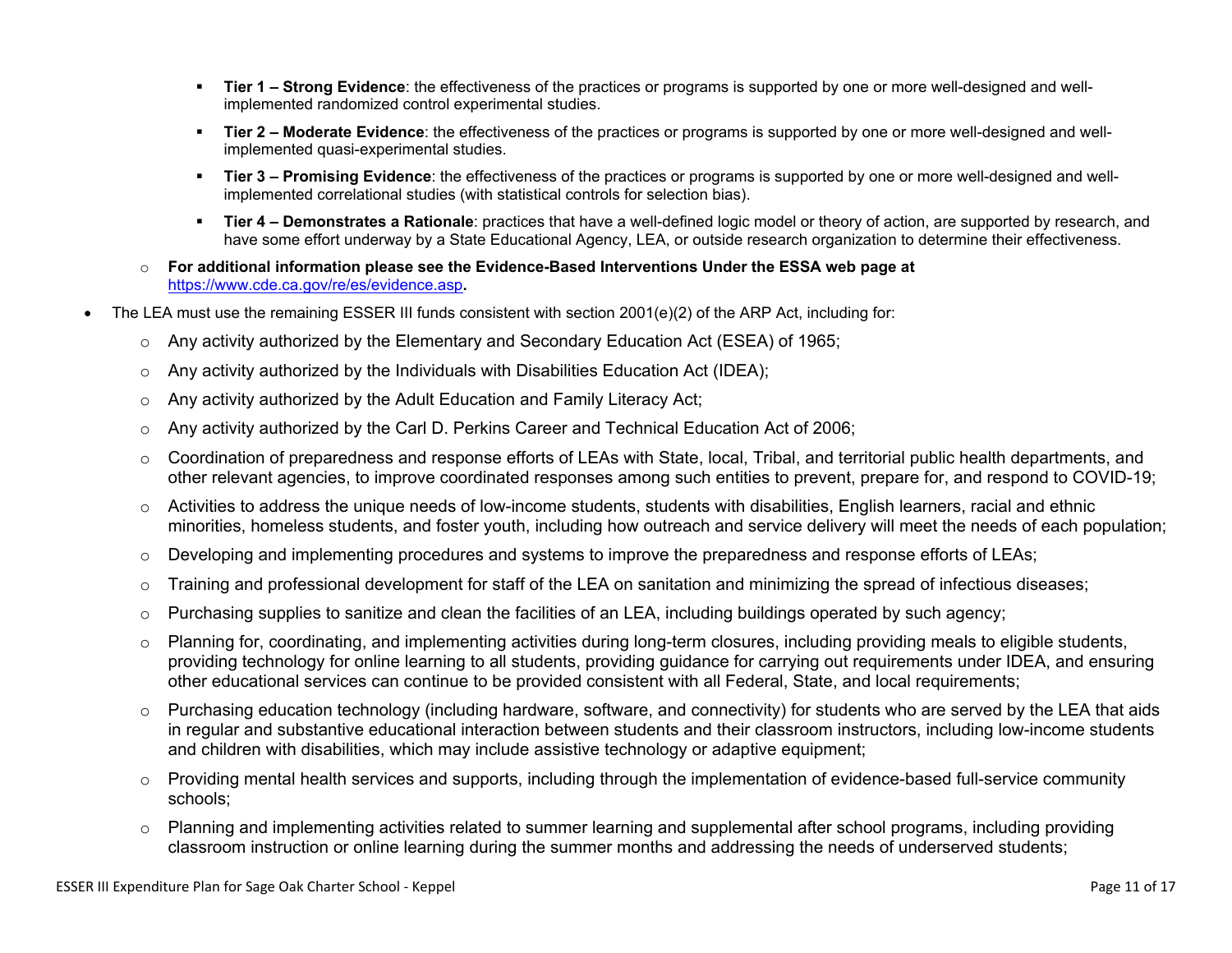- $\circ$  Addressing learning loss among students, including underserved students, by:
	- Administering and using high-quality assessments that are valid and reliable, to accurately assess students' academic progress and assist educators in meeting students' academic needs, including through differentiated instruction,
	- **IMPLEMENTER IMPLEMENT LIME STARK IMPLEMENT IMPLEMENT IMPLY** Implementing evidents,
	- Providing information and assistance to parents and families of how they can effectively support students, including in a distance learning environment, and
	- Tracking student attendance and improving student engagement in distance education;

**Note:** A definition of "underserved students" is provided in the Community Engagement section of the instructions.

- $\circ$  School facility repairs and improvements to enable operation of schools to reduce risks of virus transmission and exposure to environmental health hazards, and to support student health needs;
- $\circ$  Inspection, testing, maintenance, repair, replacement, and upgrade projects to improve the indoor air quality in school facilities, including mechanical and nonmechanical heating, ventilation, and air conditioning systems, filtering, purification and other air cleaning, fans, control systems, and window and door replacement;
- $\circ$  Developing strategies and implementing public health protocols including, to the greatest extent practicable, policies in line with guidance from the Centers for Disease Control and Prevention (CDC) for the reopening and operation of school facilities to effectively maintain the health and safety of students, educators, and other staff;
- $\circ$  Other activities that are necessary to maintain the operation of and continuity of services in LEAs and continuing to employ existing staff of the LEA.

#### <span id="page-11-0"></span>**Other LEA Plans Referenced in this Plan**

In developing the plan, the LEA has flexibility to include community input and/or actions included in other planning documents, such as the Local Control and Accountability Plan (LCAP) and/or the Expanded Learning Opportunities (ELO) Grant Plan, provided that the input and/or actions address the requirements of the ESSER III Expenditure Plan.

An LEA that chooses to utilize community input and/or actions from other planning documents must provide the name of the plan(s) referenced by the LEA and a description of where the plan(s) may be accessed by the public (such as a link to a web page or the street address of where the plan(s) are available) in the table. The LEA may add or delete rows from the table as necessary.

An LEA that chooses not to utilize community input and/or actions from other planning documents may provide a response of "Not Applicable" in the table.

#### <span id="page-11-1"></span>**Summary of Expenditures**

The Summary of Expenditures table provides an overview of the ESSER III funding received by the LEA and how the LEA plans to use its ESSER III funds to support the strategies and interventions being implemented by the LEA.

#### **Instructions**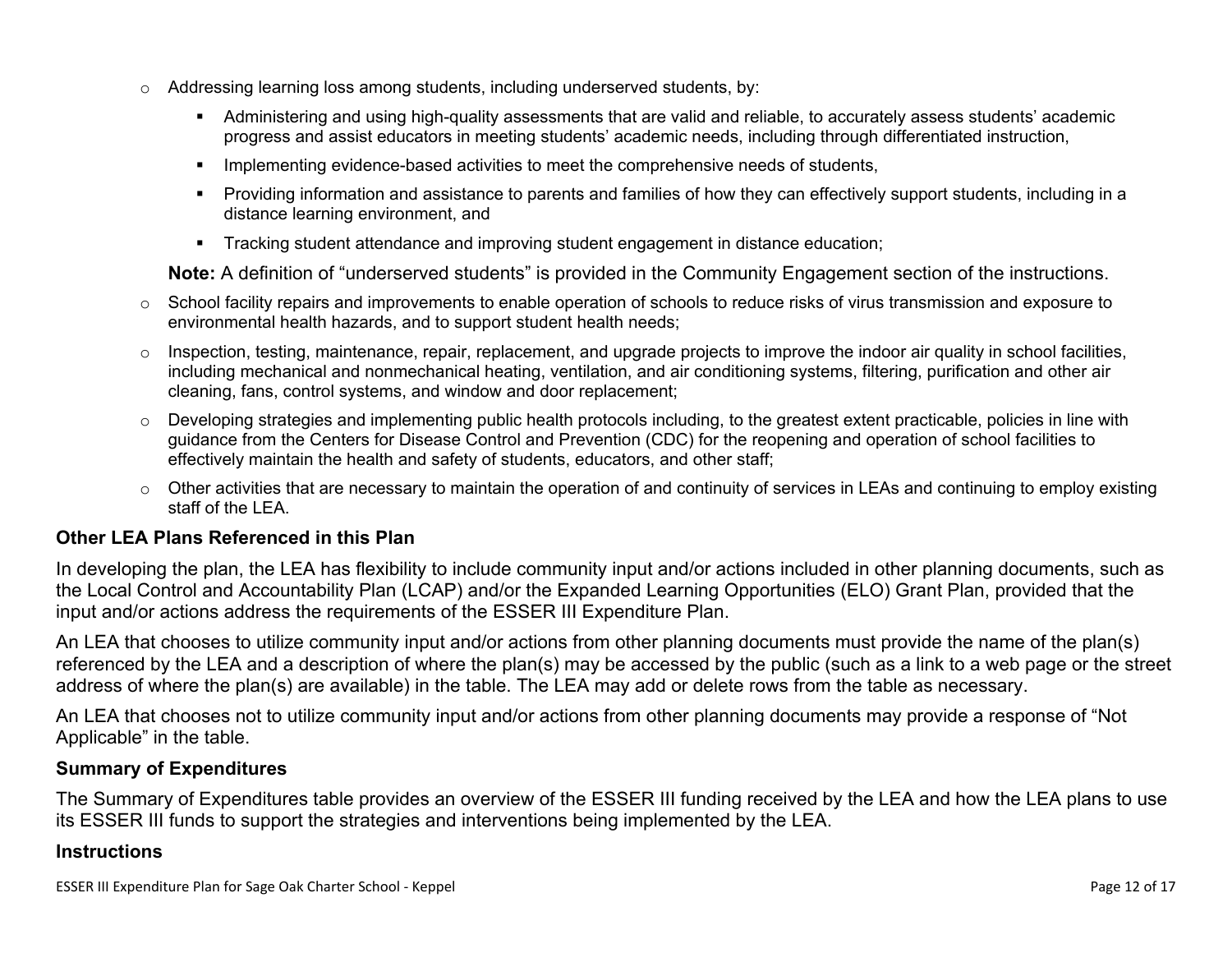For the 'Total ESSER III funds received by the LEA,' provide the total amount of ESSER III funds received by the LEA.

In the Total Planned ESSER III Expenditures column of the table, provide the amount of ESSER III funds being used to implement the actions identified in the applicable plan sections.

For the 'Total ESSER III funds included in this plan,' provide the total amount of ESSER III funds being used to implement actions in the plan.

#### <span id="page-12-0"></span>**Community Engagement**

#### **Purpose and Requirements**

An LEA's decisions about how to use its ESSER III funds will directly impact the students, families, and the local community, and thus the LEA's plan must be tailored to the specific needs faced by students and schools. These community members will have significant insight into what prevention and mitigation strategies should be pursued to keep students and staff safe, as well as how the various COVID–19 prevention and mitigation strategies impact teaching, learning, and day-to-day school experiences.

An LEA must engage in meaningful consultation with the following community members, as applicable to the LEA:

- Students:
- Families, including families that speak languages other than English;
- School and district administrators, including special education administrators;
- Teachers, principals, school leaders, other educators, school staff, and local bargaining units, as applicable.

"Meaningful consultation" with the community includes considering the perspectives and insights of each of the required community members in identifying the unique needs of the LEA, especially related to the effects of the COVID-19 pandemic. Comprehensive strategic planning will utilize these perspectives and insights to determine the most effective strategies and interventions to address these needs through the programs and services the LEA implements with its ESSER III funds.

Additionally, an LEA must engage in meaningful consultation with the following groups to the extent that they are present or served in the LEA:

- Tribes;
- Civil rights organizations, including disability rights organizations (e.g. the American Association of People with Disabilities, the American Civil Liberties Union, National Association for the Advancement of Colored People, etc.); and
- Individuals or advocates representing the interests of children with disabilities, English learners, homeless students, foster youth, migratory students, children who are incarcerated, and other underserved students.
	- o For purposes of this requirement "underserved students" include:
		- **Students who are low-income:**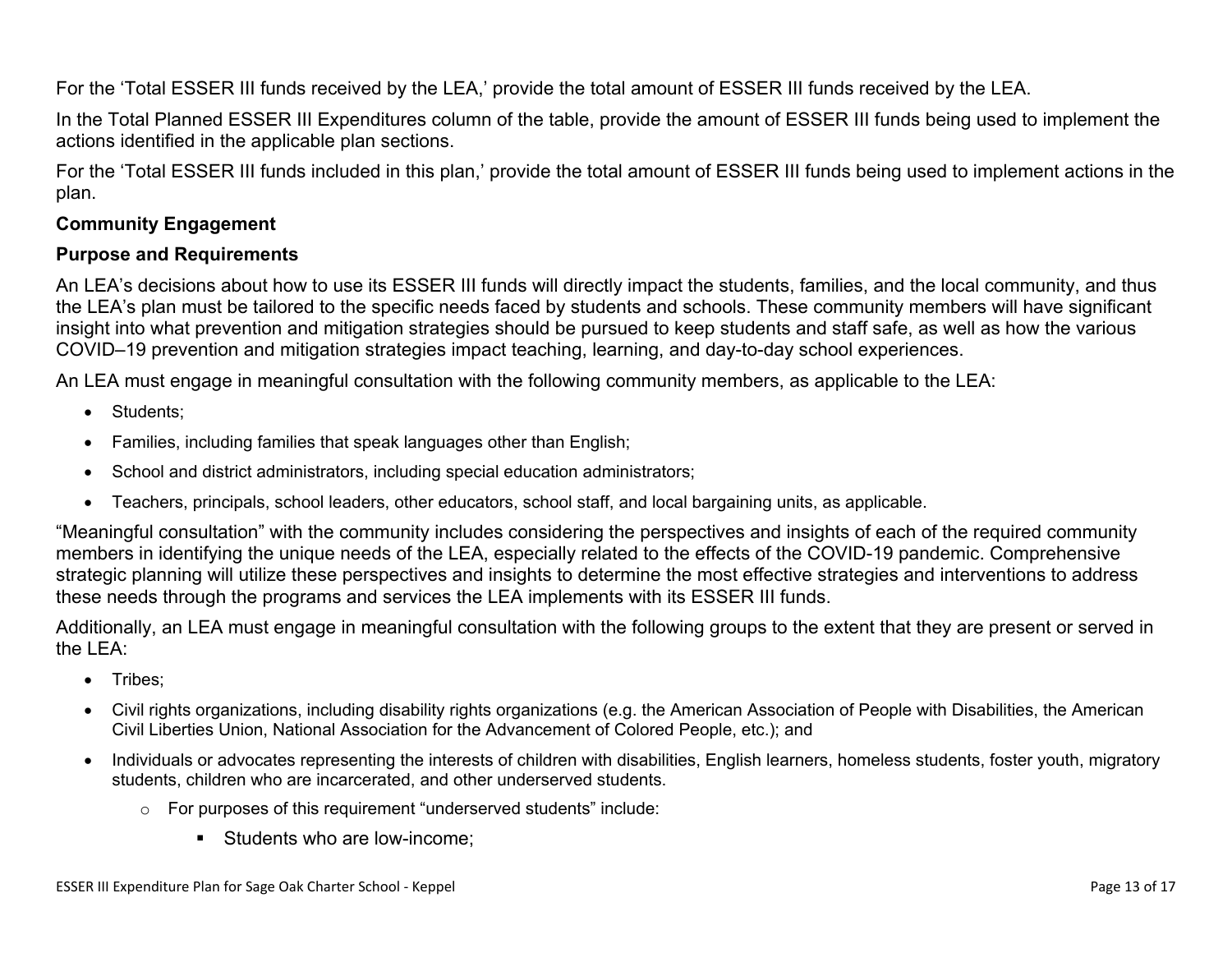- Students who are English learners;
- Students of color:
- Students who are foster youth;
- Homeless students;
- **Students with disabilities: and**
- **Migratory students.**

LEAs are also encouraged to engage with community partners, expanded learning providers, and other community organizations in developing the plan.

Information and resources that support effective community engagement may be found under *Resources* on the following web page of the CDE's website: <https://www.cde.ca.gov/re/lc>.

#### **Instructions**

In responding to the following prompts, the LEA may reference or include input provided by community members during the development of existing plans, including the LCAP and/or the ELO Grant Plan, to the extent that the input is applicable to the requirements of the ESSER III Expenditure Plan. Descriptions provided should include sufficient detail yet be sufficiently succinct to promote a broad understanding among the LEA's local community.

#### A description of the efforts made by the LEA to meaningfully consult with its required community members and the **opportunities provided by the LEA for public input in the development of the plan.**

A sufficient response to this prompt will describe how the LEA sought to meaningfully consult with its required community members in the development of the plan, how the LEA promoted the opportunities for community engagement, and the opportunities that the LEA provided for input from the public at large into the development of the plan.

As noted above, a description of "meaningful consultation" with the community will include an explanation of how the LEA has considered the perspectives and insights of each of the required community members in identifying the unique needs of the LEA, especially related to the effects of the COVID-19 pandemic.

#### **A description of the how the development of the plan was influenced by community input.**

A sufficient response to this prompt will provide clear, specific information about how input from community members and the public at large was considered in the development of the LEA's plan for its use of ESSER III funds. This response must describe aspects of the ESSER III Expenditure Plan that were influenced by or developed in response to input from community members.

- For the purposes of this prompt, "aspects" may include:
	- Prevention and mitigation strategies to continuously and safely operate schools for in-person learning;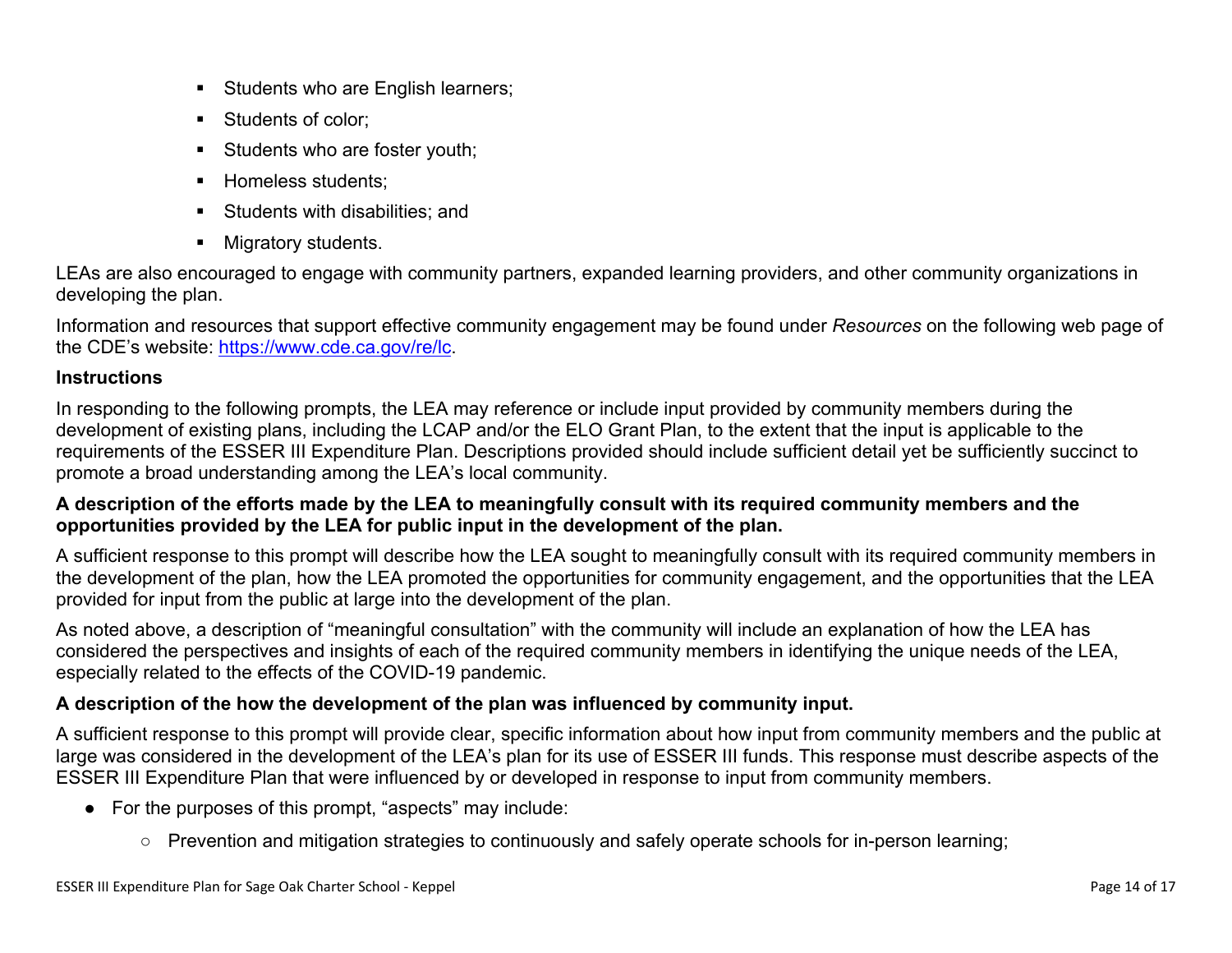- Strategies to address the academic impact of lost instructional time through implementation of evidence-based interventions (e.g. summer learning or summer enrichment, extended day, comprehensive afterschool programs, or extended school year programs);
- Any other strategies or activities implemented with the LEA's ESSER III fund apportionment consistent with section 2001(e)(2) of the ARP Act; and
- Progress monitoring to ensure interventions address the academic, social, emotional, and mental health needs for all students, especially those students disproportionately impacted by COVID-19

For additional information and guidance, please see the U.S. Department of Education's Roadmap to Reopening Safely and Meeting All Students' Needs Document, available here: [https://www2.ed.gov/documents/coronavirus/reopening-2.pdf.](https://www2.ed.gov/documents/coronavirus/reopening-2.pdf)

#### <span id="page-14-0"></span>**Planned Actions and Expenditures**

#### **Purpose and Requirements**

As noted in the Introduction, an LEA receiving ESSER III funds is required to develop a plan to use its ESSER III funds to, at a minimum, address students' academic, social, emotional, and mental health needs, as well as the opportunity gaps that existed before, and were exacerbated by, the COVID-19 pandemic.

#### **Instructions**

An LEA has the flexibility to include actions described in existing plans, including the LCAP and/or ELO Grant Plan, to the extent that the action(s) address the requirements of the ESSER III Expenditure Plan. When including action(s) from other plans, the LEA must describe how the action(s) included in the ESSER III Expenditure Plan supplement the work described in the plan being referenced. The LEA must specify the amount of ESSER III funds that it intends to use to implement the action(s); these ESSER III funds must be in addition to any funding for those action(s) already included in the plan(s) referenced by the LEA. Descriptions of actions provided should include sufficient detail yet be sufficiently succinct to promote a broad understanding among the LEA's local community.

#### <span id="page-14-1"></span>**Strategies for Continuous and Safe In-Person Learning**

Provide the total amount of funds being used to implement actions related to Continuous and Safe In-Person Learning, then complete the table as follows:

- If the action(s) are included in another plan, identify the plan and provide the applicable goal and/or action number from the plan. If the action(s) are not included in another plan, write "N/A".
- Provide a short title for the  $action(s)$ .
- Provide a description of the action(s) the LEA will implement using ESSER III funds for prevention and mitigation strategies that are, to the greatest extent practicable, in line with the most recent CDC guidance, in order to continuously and safely operate schools for in-person learning.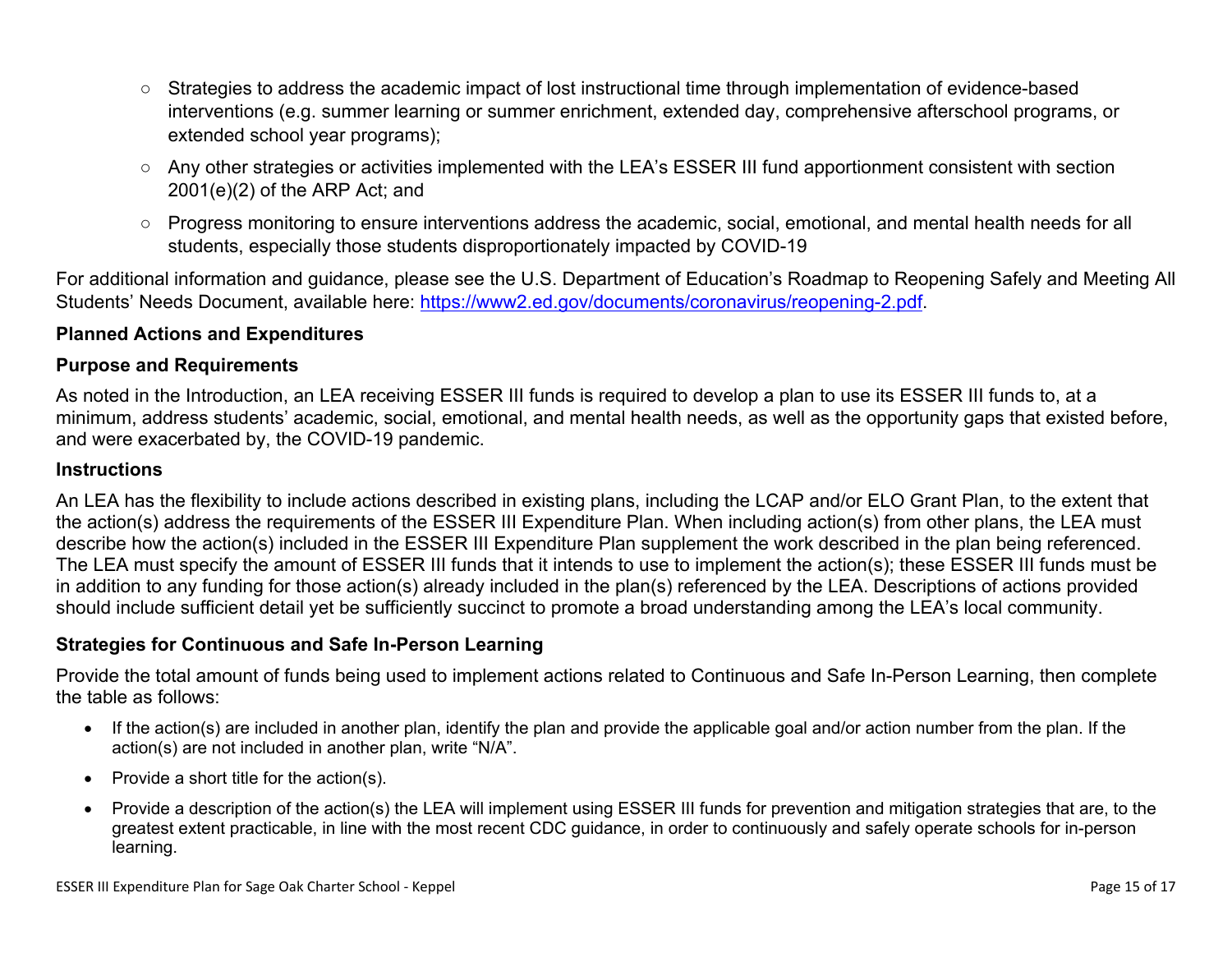Specify the amount of ESSER III funds the LEA plans to expend to implement the action(s); these ESSER III funds must be in addition to any funding for those action(s) already included in the plan(s) referenced by the LEA.

#### <span id="page-15-0"></span>**Addressing the Impact of Lost Instructional Time**

As a reminder, the LEA must use not less than 20 percent of its ESSER III funds to address the academic impact of lost instructional time. Provide the total amount of funds being used to implement actions related to addressing the impact of lost instructional time, then complete the table as follows:

- If the action(s) are included in another plan, identify the plan and provide the applicable goal and/or action number from the plan. If the action(s) are not included in another plan, write "N/A".
- Provide a short title for the  $action(s)$ .
- Provide a description of the action(s) the LEA will implement using ESSER III funds to address the academic impact of lost instructional time through the implementation of evidence-based interventions, such as summer learning or summer enrichment, extended day, comprehensive afterschool programs, or extended school year programs.
- Specify the amount of ESSER III funds the LEA plans to expend to implement the action(s); these ESSER III funds must be in addition to any funding for those action(s) already included in the plan(s) referenced by the LEA.

#### <span id="page-15-1"></span>**Use of Any Remaining Funds**

After completing the Strategies for Continuous and Safe In-Person Learning and the Addressing the Impact of Lost Instructional Time portions of the plan, the LEA may use any remaining ESSER III funds to implement additional actions to address students' academic, social, emotional, and mental health needs, as well as to address opportunity gaps, consistent with the allowable uses identified above in the Fiscal Requirements section of the Instructions. LEAs choosing to use ESSER III funds in this manner must provide the total amount of funds being used to implement actions with any remaining ESSER III funds, then complete the table as follows:

- If the action(s) are included in another plan, identify the plan and provide the applicable goal and/or action number from the plan. If the action(s) are not included in another plan, write "N/A".
- Provide a short title for the  $action(s)$ .
- Provide a description of any additional action(s) the LEA will implement to address students' academic, social, emotional, and mental health needs, as well as to address opportunity gaps, consistent with the allowable uses identified above in the Fiscal Requirements section of the Instructions. If an LEA has allocated its entire apportionment of ESSER III funds to strategies for continuous and safe in-person learning and/or to addressing the impact of lost instructional time, the LEA may indicate that it is not implementing additional actions.
- Specify the amount of ESSER III funds the LEA plans to expend to implement the action(s); these ESSER III funds must be in addition to any funding for those action(s) already included in the plan(s) referenced by the LEA. If the LEA it is not implementing additional actions the LEA must indicate "\$0".

#### <span id="page-15-2"></span>**Ensuring Interventions are Addressing Student Needs**